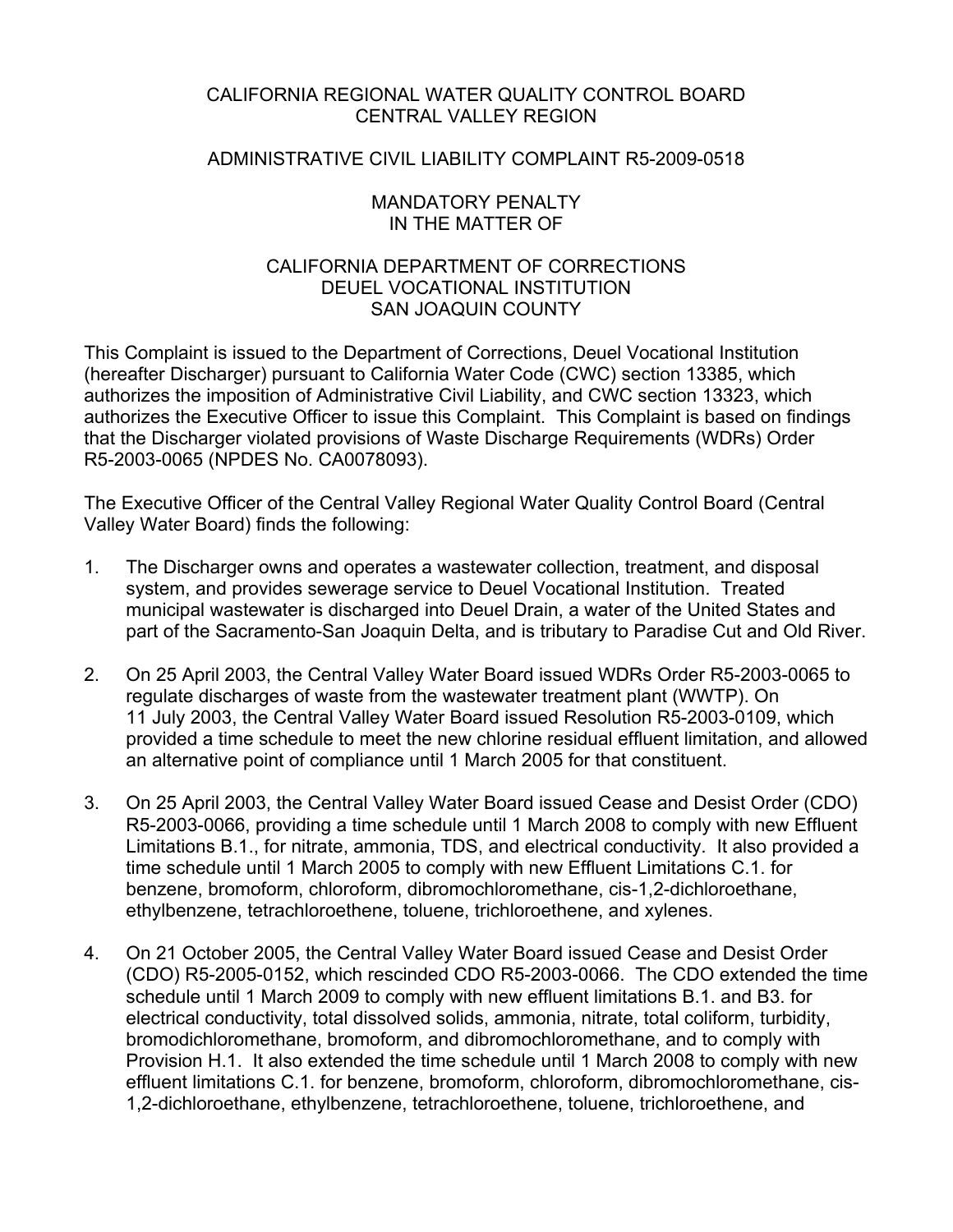xylenes. This Complaint considered the protection from Mandatory Minimum Penalties provided by CDO R5-2005-0152.

- 5. On 22 September 2008, the Assistant Executive Officer of the Central Valley Water Board issued Administrative Civil Liability Complaint R5-2008-0578 for mandatory minimum penalties for effluent violations from 1 June 2004 through 31 May 2008. The Discharger paid the Complaint and the Central Valley Water Board considers the matter resolved.
- 6. On 24 February 2009, Central Valley Water Board staff sent the Discharger a draft Record of Violations (ROV) for the period 1 June 2008 through 31 December 2008. The Discharger responded by email on 10 March 2009. Central Valley Water Board staff has prepared a technical memorandum, included as Attachment B and discussed in Finding 11 of this Complaint, which explains adjustments made to the ROV.
- 7. CWC sections 13385(h) and (i) require assessment of mandatory penalties and state, in part, the following:

CWC section 13385(h)(1) states:

Notwithstanding any other provision of this division, and except as provided in subdivisions (j), (k), and (l), a mandatory minimum penalty of three thousand dollars (\$3,000) shall be assessed for each serious violation.

CWC section 13385 (h)(2) states:

For the purposes of this section, a "serious violation" means any waste discharge that violates the effluent limitations contained in the applicable waste discharge requirements for a Group II pollutant, as specified in Appendix A to Section 123.45 of Title 40 of the Code of Federal Regulations, by 20 percent or more or for a Group I pollutant, as specified in Appendix A to Section 123.45 of Title 40 of the Code of Federal Regulations, by 40 percent or more.

CWC section 13385(i)(1) states:

Notwithstanding any other provision of this division, and except as provided in subdivisions (j), (k), and (l), a mandatory minimum penalty of three thousand dollars (\$3,000) shall be assessed for each violation whenever the person does any of the following four or more times in any period of six consecutive months, except that the requirement to assess the mandatory minimum penalty shall not be applicable to the first three violations:

- A) Violates a waste discharge requirement effluent limitation.
- B) Fails to file a report pursuant to Section 13260.
- C) Files an incomplete report pursuant to Section 13260.
- D) Violates a toxicity effluent limitation contained in the applicable waste discharge requirements where the waste discharge requirements do not contain pollutantspecific effluent limitations for toxic pollutants.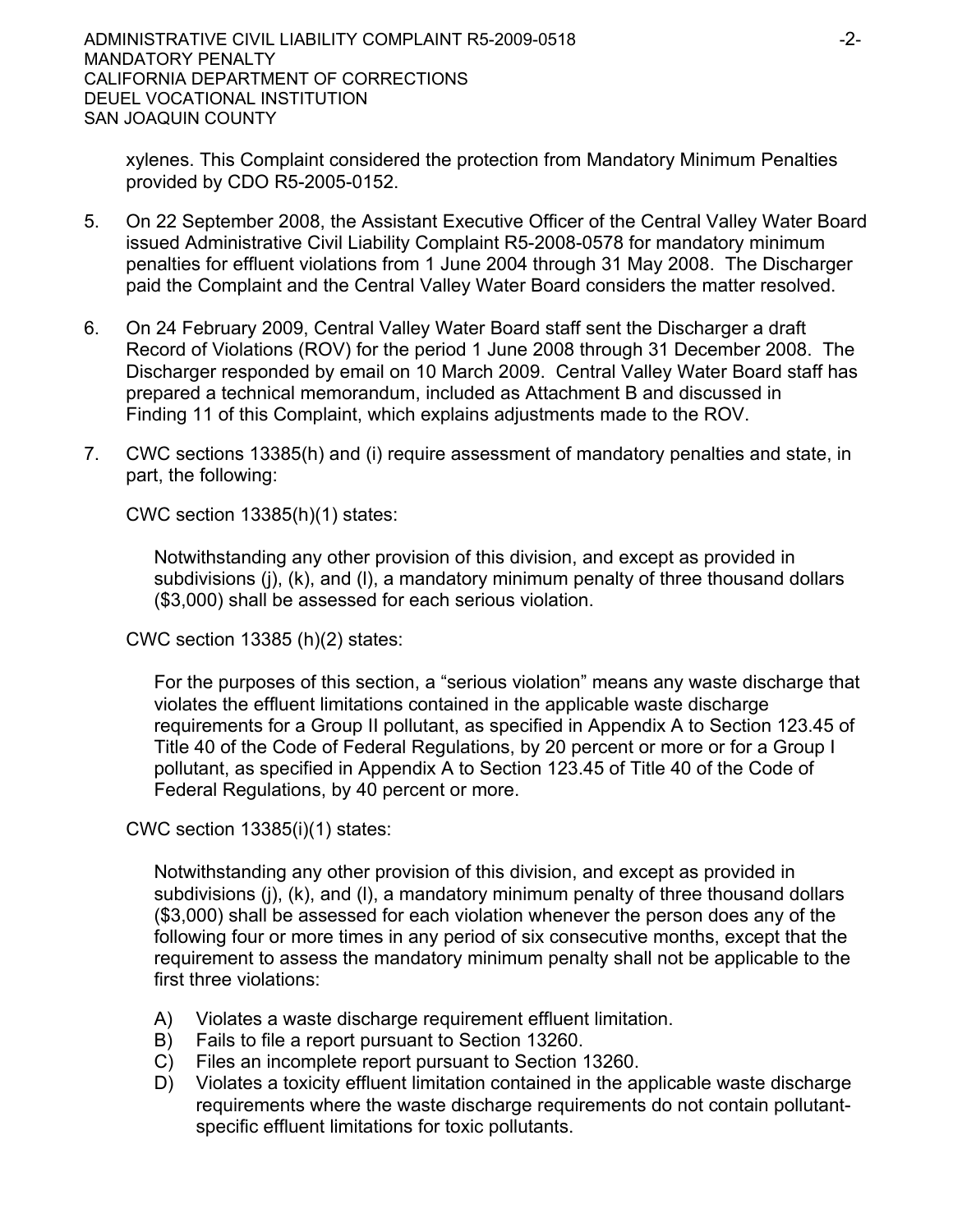8. CWC section 13323 states, in part:

Any executive officer of a regional board may issue a complaint to any person on whom administrative civil liability may be imposed pursuant to this article. The complaint shall allege the act or failure to act that constitutes a violation of law, the provision authorizing civil liability to be imposed pursuant to this article, and the proposed civil liability.

9. WDRs Order R5-2003-0065 Effluent Limitations No. B.1 (Outfall 001) states, in part, *"Effluent shall not exceed the following limits:"*

| <b>Constituents</b>           | Units         | Monthly<br>Average | Weekly<br>Average      | Daily<br>Average | <b>Daily</b><br><b>Maximum</b> |
|-------------------------------|---------------|--------------------|------------------------|------------------|--------------------------------|
| <b>Total Dissolved Solids</b> | mq/L          | 450                | $\qquad \qquad \cdots$ | $-$              | 1000                           |
|                               | $lb$ /dav $3$ | 2330               | $- -$                  | $-$              | 5174                           |
| $\sim$                        |               |                    |                        |                  |                                |

3 Based upon a dry weather flow of 0.62 mgd

10. WDRs Order R5-2003-0065 Effluent Limitations No. C.1., include, in part, the following effluent limitations: *"Effluent from Outfalls 003 and 004 shall not exceed the following limits:"* CDO R5-2005-0152 revised the final compliance date to 1 March 2008.

|                   |       | $30$ -Day      | Daily   |
|-------------------|-------|----------------|---------|
| Constituents      | Jnits | <b>Average</b> | Maximum |
| Tetrachloroethene | µg/l  | < 0.5          | 1.0     |

- 11. As described in the technical memorandum mentioned in Finding No. 6, Central Valley Water Board staff made the following adjustments to the draft Record of Violations (all violation numbers reference those contained in the draft Record of Violations).
	- Cis-1,2 dichloroethene, Violations 3 and 4. The Discharger certified that it ceased discharge to Discharge Point 004 prior to the sample date. The water was routed through the WWTP and the samples were collected in error. The violations were deleted.
	- Tetrachloroethene Violations 5 and 6. The Discharger certified that it ceased discharge to Discharge Point 004 prior to the sample date. The water was routed through the WWTP and the samples were collected in error. The violations were deleted.
- 12. According to the Discharger's self-monitoring reports, the Discharger committed two (2) serious Group I violation of the above effluent limitations contained in Order R5-2003-0065 during the period beginning 1 June 2008 and ending 31 December 2008. The violations are defined as serious because measured concentrations of Group I constituents exceeded maximum prescribed levels by more than 40 percent on these occasions. The mandatory minimum penalty for these serious violations is **six thousand dollars (\$6,000)**.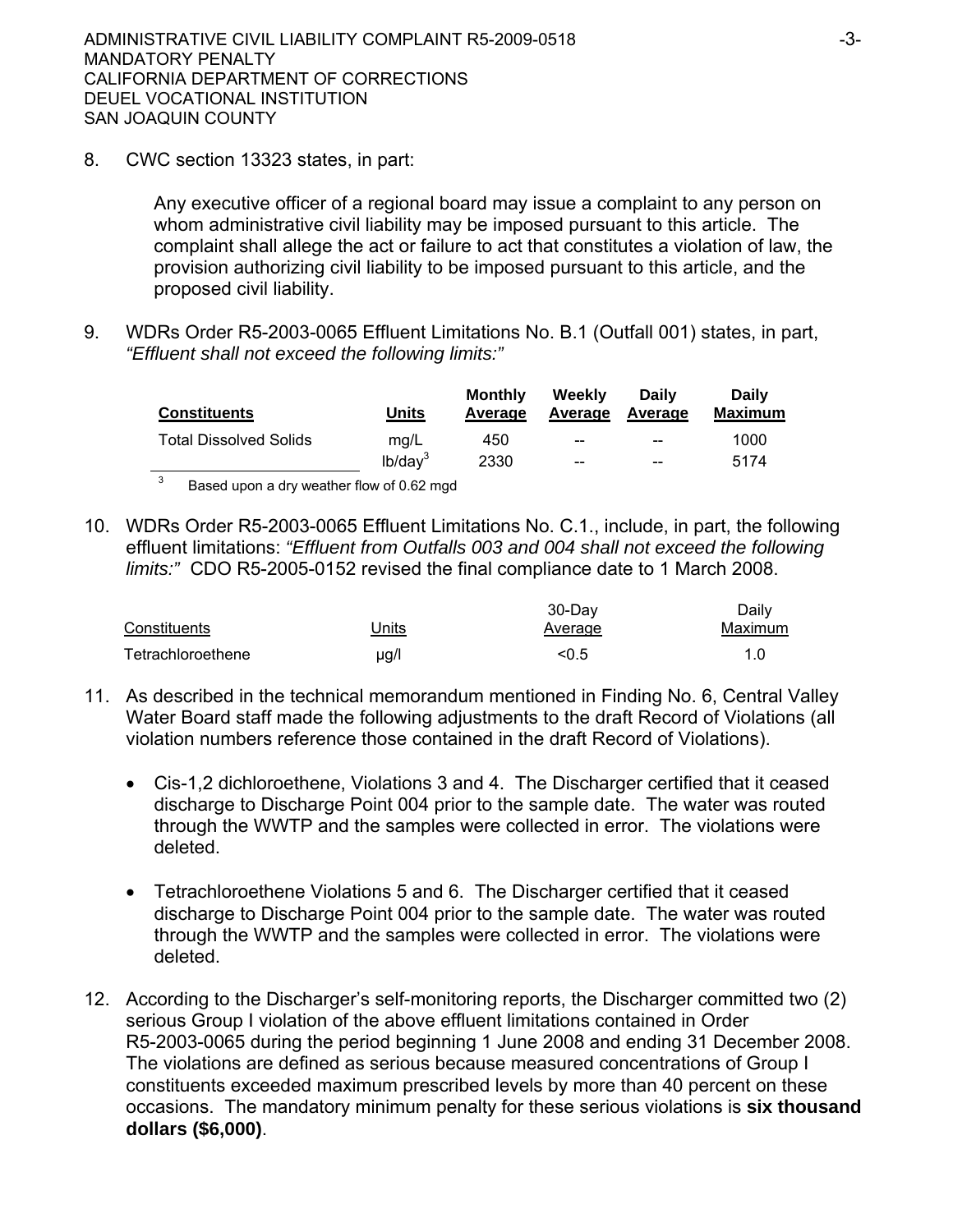- 13. According to the Discharger's self-monitoring reports, the Discharger committed one (1) serious Group II violation of the above effluent limitations contained in Order R5-2003-0065 during the period beginning 1 June 2008 and ending 31 December 2008. This violation is defined as serious because measured concentrations of Group II constituents exceeded maximum prescribed levels by more than 20 percent on this occasion. The mandatory minimum penalty for this serious violation is **three thousand dollars (\$3,000)**.
- 14. According to the Discharger's self-monitoring reports, the Discharger committed one (1) non-serious violation of the above effluent limitations contained in Order R5-2003-0065 during the period beginning 1 June 2008 and ending 31 December 2008. This nonserious violation is subject to mandatory penalties under CWC section 13385(i)(1) because this violation was preceded by three or more similar violations within a six-month period. The mandatory minimum penalty for this non-serious violation is **three thousand dollars (\$3,000)**.
- 15. The total amount of the mandatory penalties assessed for the cited effluent violations is **twelve thousand dollars (\$12,000).** A detailed list of the cited effluent violations is included in Attachment A, a part of this Complaint.
- 16. Issuance of this Administrative Civil Liability Complaint to enforce CWC Division 7, Chapter 5.5 is exempt from the provisions of the California Environmental Quality Act (Pub. Resources Code section 21000 et seq.), in accordance with California Code of Regulations, title 14, section 15321(a)(2).

# **THE CALIFORNIA DEPARTMENT OF CORRECTIONS, DEUEL VOCATIONAL INSTITUTION IS HEREBY GIVEN NOTICE THAT:**

- 1. The Executive Officer of the Central Valley Water Board proposes that the Discharger be assessed an Administrative Civil Liability in the amount of **twelve thousand dollars (\$12,000)**.
- 2. A hearing on this matter will be held at the Central Valley Water Board meeting scheduled on **11/12 June 2009**, unless the Discharger does either of the following by **15 April 2009**:
	- a) Waives the hearing by completing the attached form (checking off the box next to item #4) and returning it to the Central Valley Water Board, along with payment for the proposed civil liability of **twelve thousand dollars (\$12,000)**; or
	- b) Agrees to enter into settlement discussions with the Central Valley Water Board and requests that any hearing on the matter be delayed by signing the enclosed waiver (checking off the box next to item #5) and returning it to the Central Valley Water Board along with a letter describing the issues to be discussed.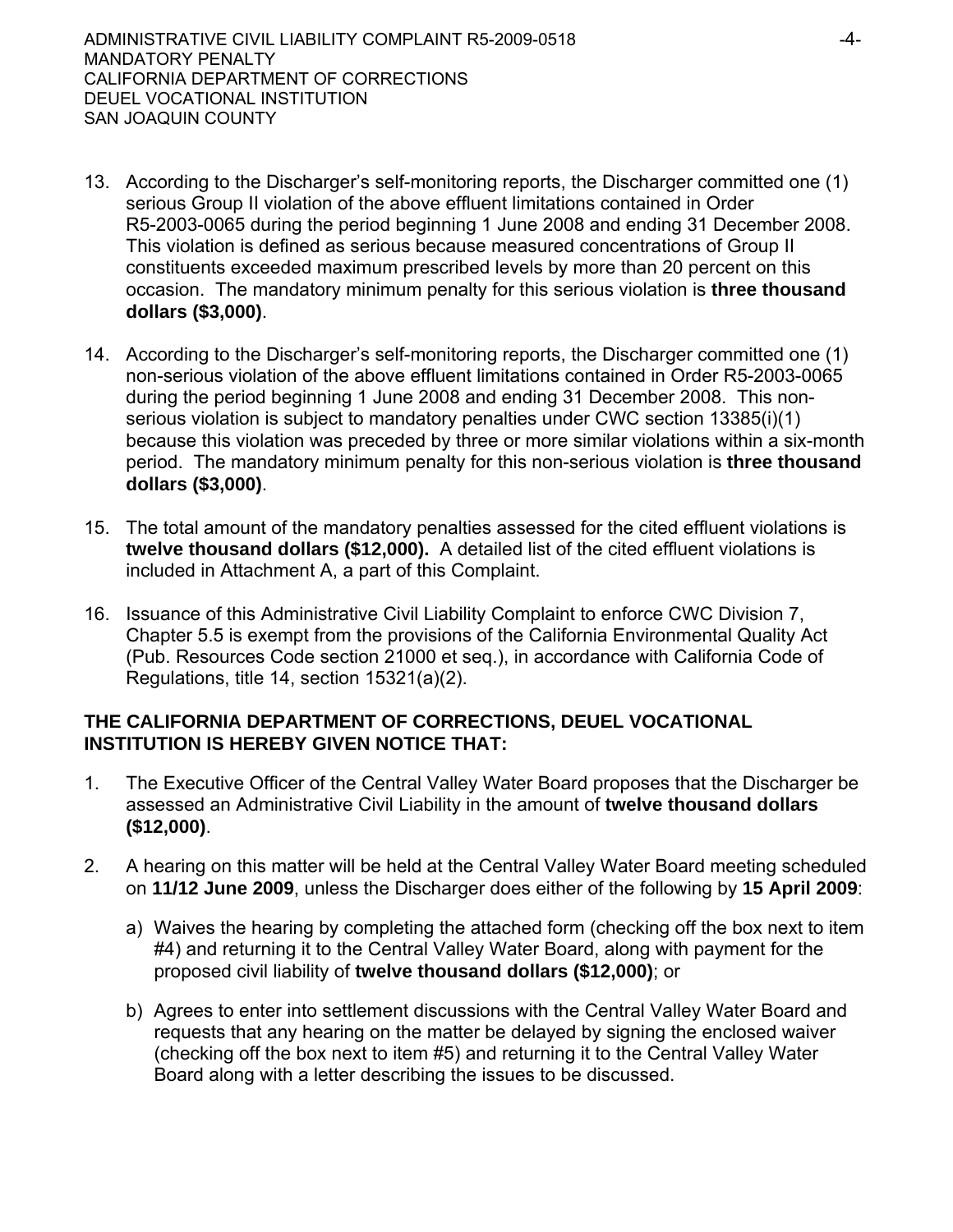3. If a hearing on this matter is held, the Central Valley Water Board will consider whether to affirm, reject, or modify the proposed Administrative Civil Liability, or whether to refer the matter to the Attorney General for recovery of judicial civil liability.

PAMELA C. CREEDON, Executive Officer

16 March 2009

Attachment A: Record of Violations Attachment B: Memorandum BLH: 16-Mar-09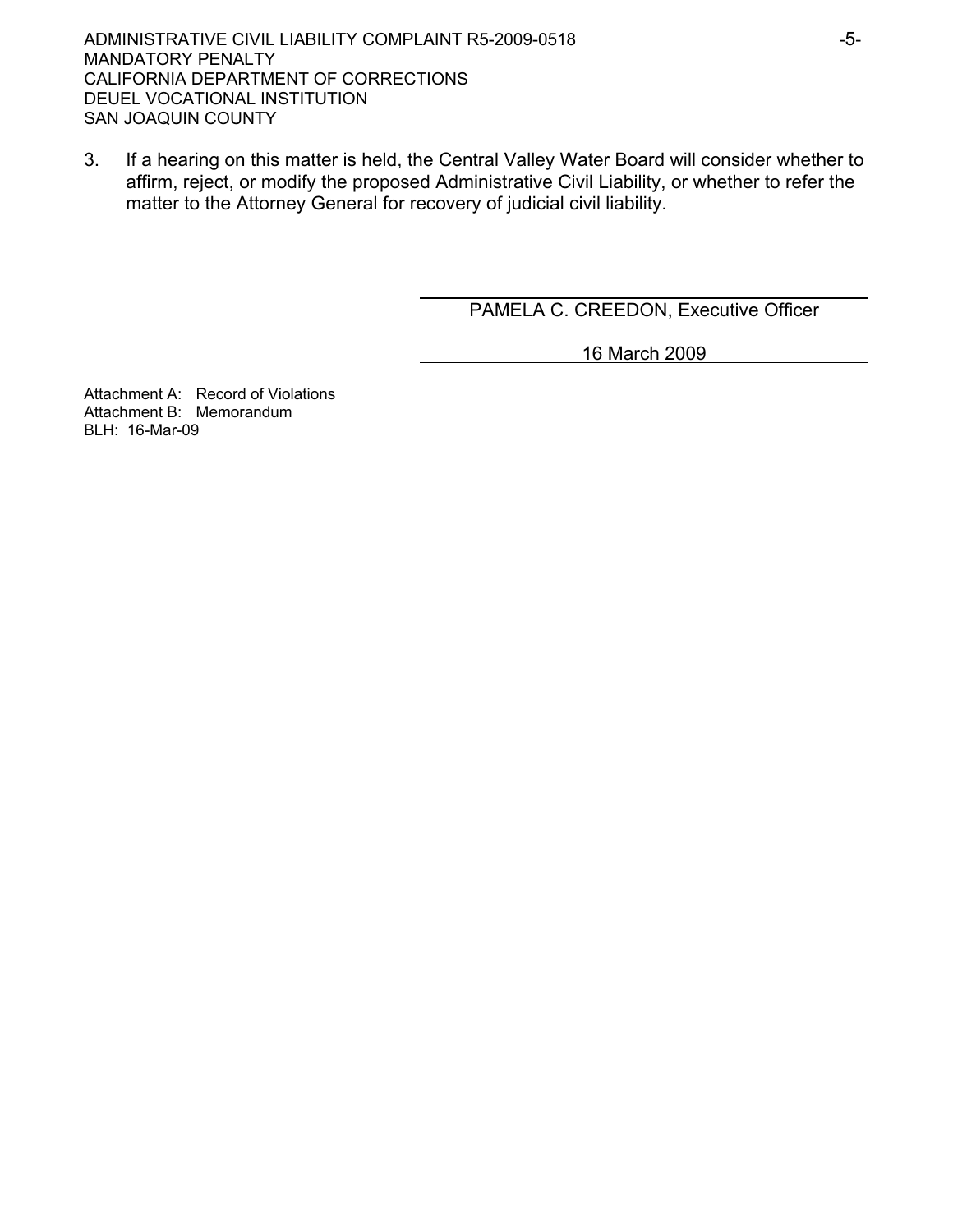#### **WAIVER OF 90-DAY HEARING REQUIREMENT FOR ADMINISTRATIVE CIVIL LIABILITY COMPLAINT**

By signing this waiver, I affirm and acknowledge the following:

- 1. I am duly authorized to represent the Department of Corrections, Deuel Vocational Institution (hereinafter "Discharger") in connection with Administrative Civil Liability Complaint R5-2009-0518 (hereinafter the "Complaint");
- 2. I am informed that California Water Code section 13323, subdivision (b), states that, "a hearing before the regional board shall be conducted within 90 days after the party has been served" with the Complaint;
- 3. I hereby waive any right the Discharger may have to a hearing before the Central Valley Regional Water Quality Control Board (Central Valley Water Board) within ninety (90) days of service of the Complaint; and
- 4. □ *(Check here if the Discharger will waive the hearing requirement and will pay the fine)* 
	- a. I certify that the Discharger will remit payment for the civil liability imposed in the amount of **twelve thousand dollars (\$12,000)** by check, which contains a reference to "ACL Complaint R5-2009-0518" and is made payable to the "*State Water Pollution Cleanup and Abatement Account*." Payment must be received by the Central Valley Water Board by **15 April 2009** or this matter will be placed on the Central Valley Water Board's agenda for adoption as initially proposed in the Complaint.
	- b. I understand the payment of the above amount constitutes a settlement of the Complaint, and that any settlement will not become final until after the 30-day public notice and comment period mandated by Federal regulations (40 CFR 123.27) expires. Should the Central Valley Water Board receive new information or comments during this comment period, the Central Valley Water Board's Executive Officer may withdraw the complaint, return payment, and issue a new complaint. New information or comments include those submitted by personnel of the Central Valley Water Board who are not associated with the enforcement team's issuance of the Complaint.
	- c. I understand that payment of the above amount is not a substitute for compliance with applicable laws and that continuing violations of the type alleged in the Complaint may subject the Discharger to further enforcement, including additional civil liability.

*-or-*

- 5. □ *(Check here if the Discharger will waive the 90-day hearing requirement, but will not pay at the current time. The Central Valley Water Board must receive information from the Discharger indicating a controversy regarding the assessed penalty at the time this waiver is submitted, or the waiver may*  not be accepted.) I certify that the Discharger will promptly engage the Central Valley Water Board staff in discussions to resolve the outstanding violation(s). By checking this box, the Discharger is *not* waiving its right to a hearing on this matter. By checking this box, the Discharger requests that the Central Valley Water Board delay the hearing so that the Discharger and Central Valley Water Board staff can discuss settlement. It remains within the discretion of the Central Valley Water Board to agree to delay the hearing. A hearing on the matter may be held before the Central Valley Water Board if these discussions do not resolve the liability proposed in the Complaint. The Discharger agrees that this hearing may be held after the 90-day period referenced in California Water Code section 13323 has elapsed.
- 6. If a hearing on this matter is held, the Central Valley Water Board will consider whether to issue, reject, or modify the proposed Administrative Civil Liability Order, or whether to refer the matter to the Attorney General for recovery of judicial civil liability. Modification of the proposed Administrative Civil Liability Order may include increasing the dollar amount of the assessed civil liability.

(Print Name and Title)

(Signature)

(Date)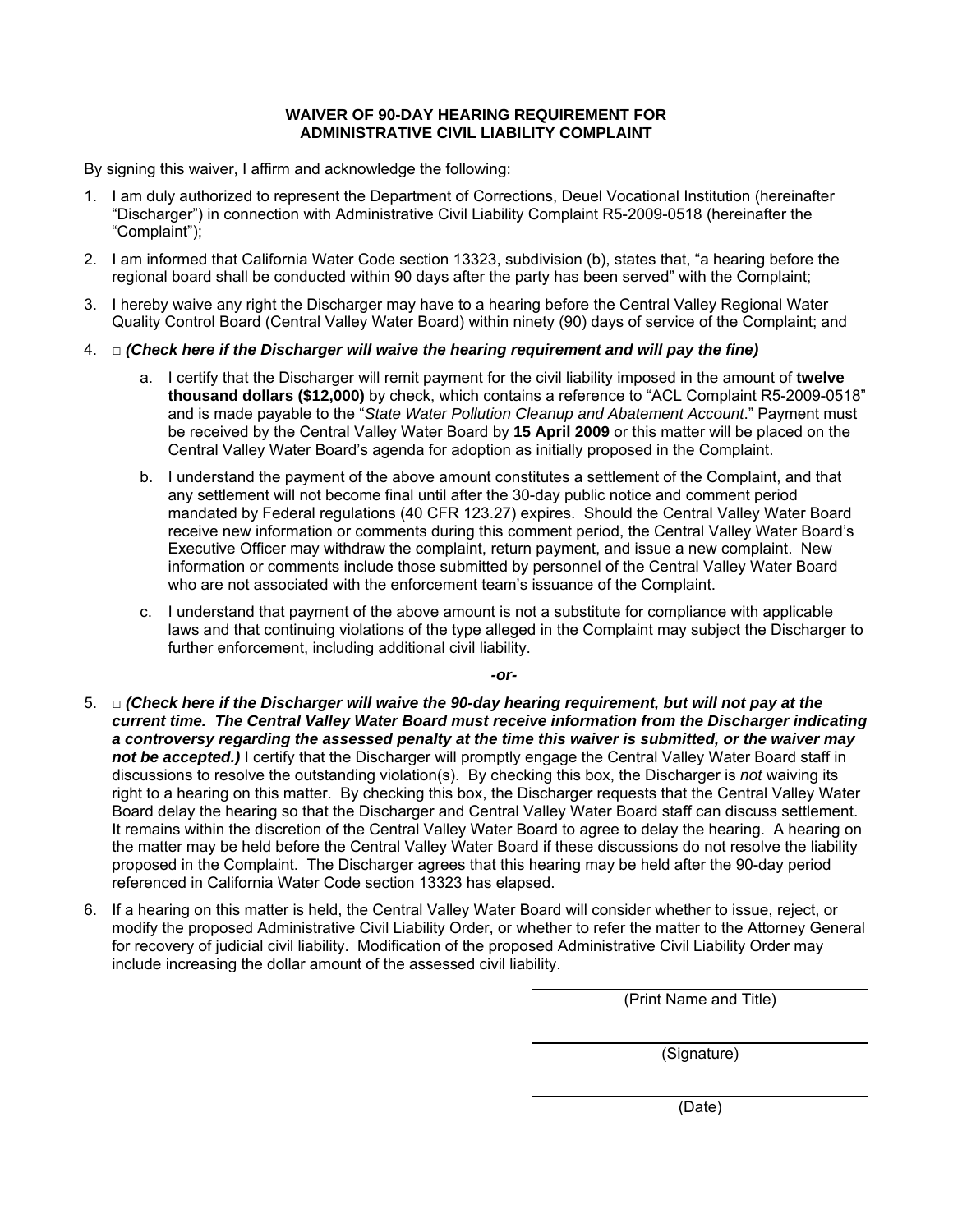## **ATTACHMENT A ADMINISTRATIVE CIVIL LIABILITY COMPLAINT R5-2009-0518**

#### **Deuel Vocational Institution Wastewater Treatment Plant**

RECORD OF VIOLATIONS (1 June 2008 – 31 December 2008) MANDATORY PENALTIES (Data reported under Monitoring and Reporting Program R5-2003-0065)

|               |           |                               |           |       |                     |                       | Dschg |         |                       |
|---------------|-----------|-------------------------------|-----------|-------|---------------------|-----------------------|-------|---------|-----------------------|
|               | Date      | Violation Type                | Units     | Limit | Measure<br><u>d</u> | Period<br><u>Type</u> | Point | Remarks | <b>CIWQS</b><br>80541 |
| 1             | 6/26/2008 | Tetrachloroethene             | $\mu$ g/L |       | 1.2                 | Daily                 | 004   | 4       | 2<br>80541            |
| $\mathcal{P}$ | 6/30/2008 | Tetrachloroethene             | µg/L      | 0.5   | 1.2                 | Monthly               | 004   | 2       | 5<br>80647            |
| 3             | 12/3/2008 | Total Dissolved Solids        | mg/L      | 1000  | 2500                | Daily                 | 001   |         | 80648                 |
| 4             | 12/3/2008 | <b>Total Dissolved Solids</b> | lbs/dav   | 5174  | 7899                | Daily                 | 001   |         | 3                     |

#### Remarks:

- 1. Serious Violation: For Group I pollutants that exceed the effluent limitation by 40 percent or more.
- 2. Serious Violation: For Group II pollutants that exceed the effluent limitation by 20 percent or more.
- 3. Non-serious violations falls within the first three violations in a six-month period, thus is exempt.
- 4. Non-serious violation subject to mandatory penalties.

| <b>VIOLATIONS AS OF:</b>                | 12/31/2008 |  |  |
|-----------------------------------------|------------|--|--|
| <b>Group I Serious Violations:</b>      | 2          |  |  |
| <b>Group II Serious Violations:</b>     |            |  |  |
| Non-Serious Exempt from MPs:            | 0          |  |  |
| Non-serious Violations Subject to MPs:  |            |  |  |
| <b>Total Violations Subject to MPs:</b> | 4          |  |  |

**Mandatory Minimum Penalty = (3 Serious Violations + 1 Non-Serious Violations) x \$3,000 = \$12,000**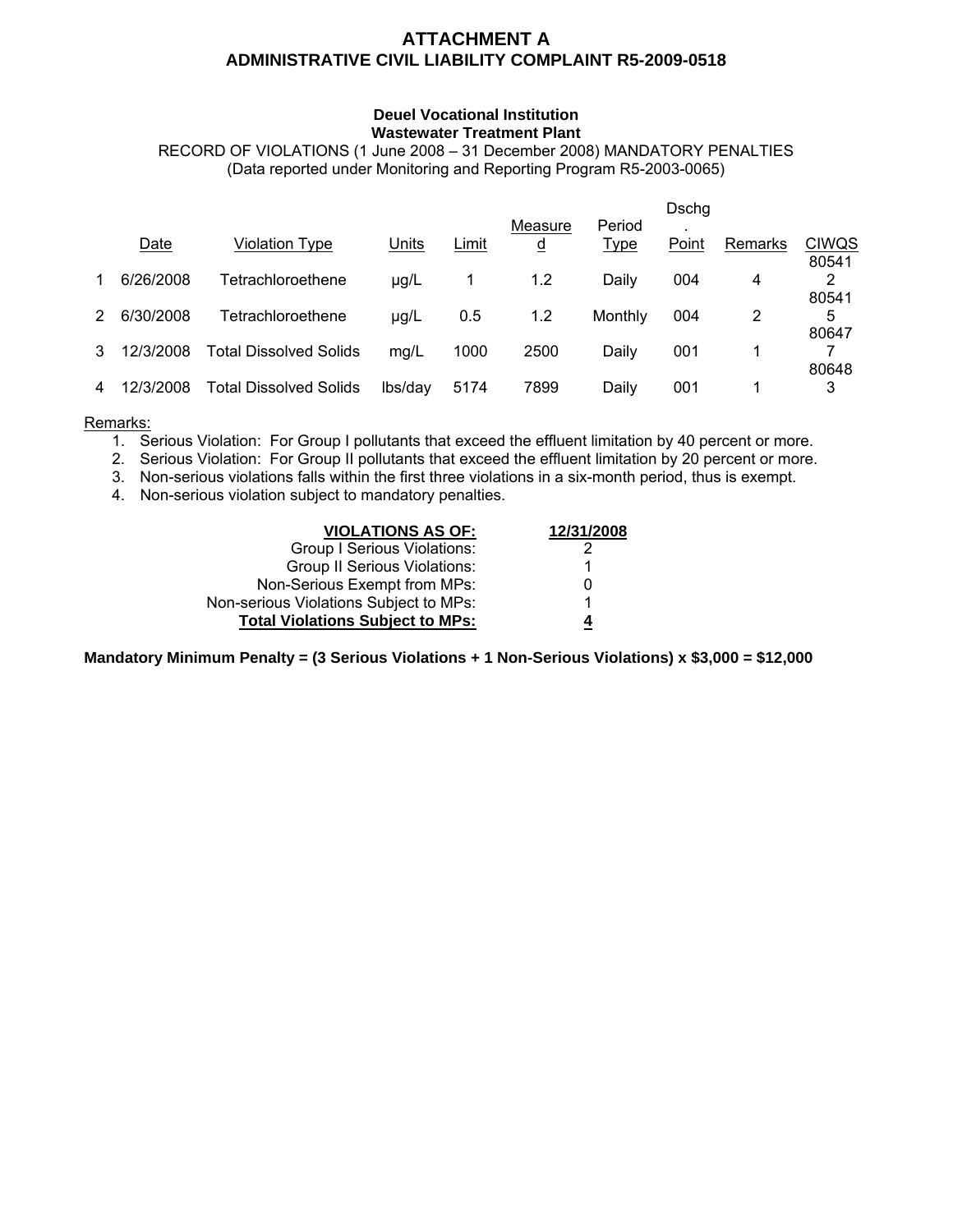

**ATTACHMENT B** 

**California Regional Water Quality Control Board Central Valley Region** 

**Karl E. Longley, ScD, P.E., Chair**



**Arnold Schwarzenegger** *Governor* 

11020 Sun Center Drive #200, Rancho Cordova, California 95670-6114 Phone (916) 464-3291 • FAX (916) 464-4645 http://www.waterboards.ca.gov/centralvalley

**TO:** Wendy Wyels, Supervisor NPDES Compliance and Enforcement **FROM:** Barry Hilton, WRCE NPDES Compliance and Enforcement

SIGNATURE:

**DATE:** 11 March 2009

**SUBJECT:** DEPARTMENT OF CORRECTIONS, DEUEL VOCATIONAL INSTITUTION ASSESSMENT OF MMPS

On 24 February 2009, Central Valley Water Board staff sent the Discharger a draft Record of Violations (ROV) for the period 1 June 2008 through 31 December 2008. The Discharger responded by email on 6 March 2009. The following discusses the changes I made to the ROV during my preparation of the Administrative Civil Liability Complaint.

## **Cis 1,2 dichloroethene**

Violations 3 and 4. The Discharger certified that the self-monitoring reports incorrectly stated discharge from Discharge Point 004 because on 15 July 2008 it commenced diverting this discharge for treatment in the wastewater treatment plant. I deleted these violations.

## **Tetrachloroethene**

Violations 5 and 6. The Discharger certified that the self-monitoring reports incorrectly stated discharge from Discharge Point 004 because on 15 July 2008 it commenced diverting this discharge for treatment in the wastewater treatment plant. I deleted these violations.

*California Environmental Protection Agency*